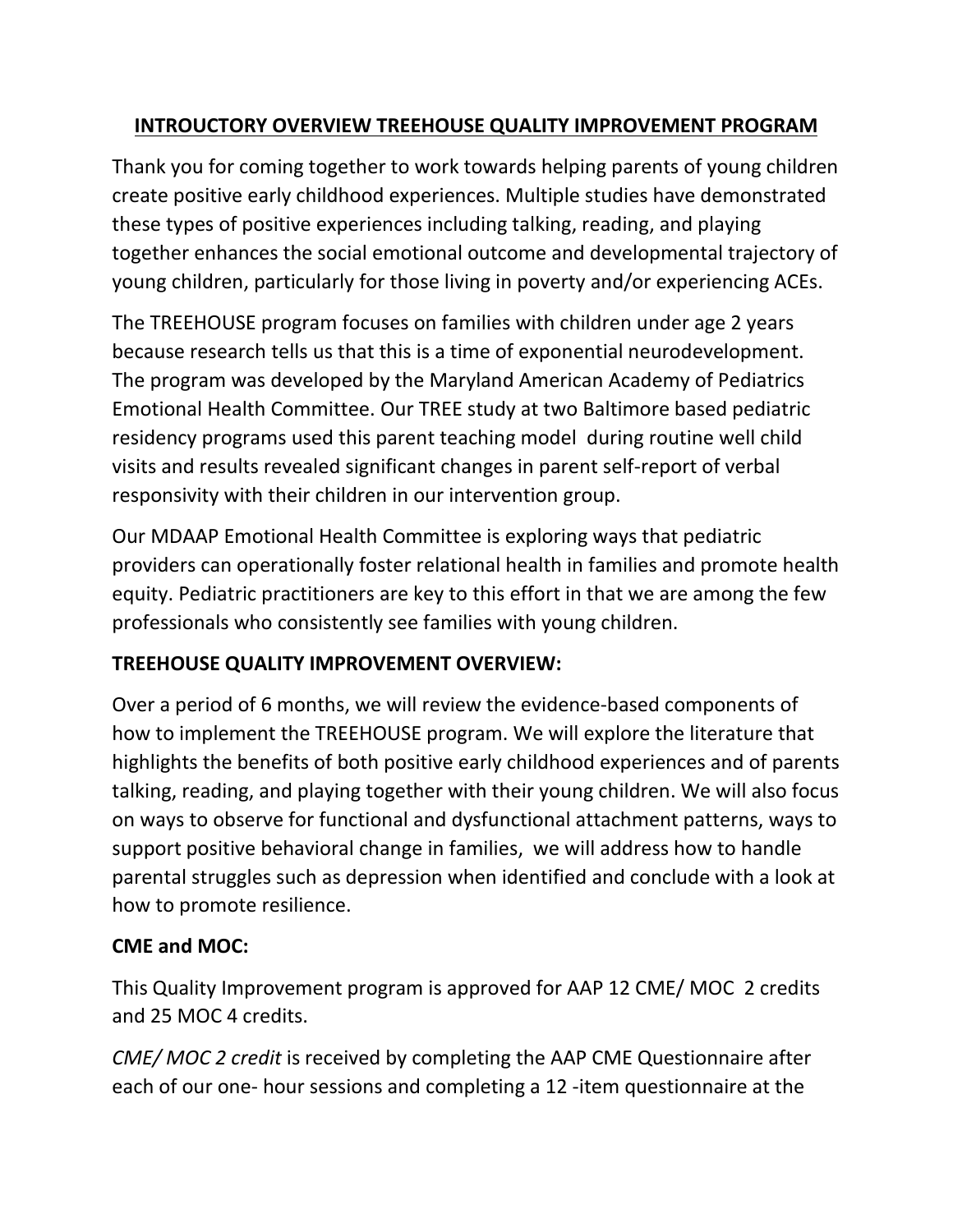end of the six months based on some outside readings that you will be provided. You can repeat the 12- item questionnaire until you attain a minimum of 70% correct responses. The program has also been approved for PNPs to receive CME credits through NAPNAP.

*MOC 4 credit* is received by completing 10 coaching sessions with families in your practice and attending the monthly QI sessions. You will enter data from your coaching sessions into the QIDA system that will help you and us track the progress of your relational health skills. After registering in the University of Maryland Learning Management System (LMS), instructions on how to enter your QIDA data will provided on the TREEHOUSE website.

### **TREEHOUSE COACHING SESSIONS AND DATA COLLECTION:**

You are being asked to perform 10 dedicated telehealth developmental coaching sessions with families of your choice but keep in mind that the program is mostly aimed at children living in poverty so you may wish to choose children who receive Medicaid. Sessions should be scheduled if possible, for 30 minutes.

Preferably you will identify 5 families and provide coaching at *both ages 9 and 15* months of age to complete your 10 coaching sessions. Since some of the children will reach age 15 months after the monthly QI sessions are finished, you will be able to continue entering the QIDA data after we officially conclude so that you can still obtain your MOC 4 credits.

Our University of Maryland research team will be reaching out to some of your families who receive coaching to obtain baseline pre- coaching data at age 9 months and post-coaching data at age 15 months. We will be using a standardized questionnaire (STIM Q2) that has been used in many of the Reach Out and Read studies and in our outpatient TREE study. Families who participate will be asked to provide written consent and will receive small gifts in return for their participation. We will provide more details as the program unfolds. Our University of Maryland team will use the data from your families and from our pediatric participants to track the efficacy of the TREEHOUSE program and allow us to make revisions in the program to further improve its effectiveness.

We have set up a **Dropbox link** communication tree where pediatric participants can share successes and problem solve barriers with each other.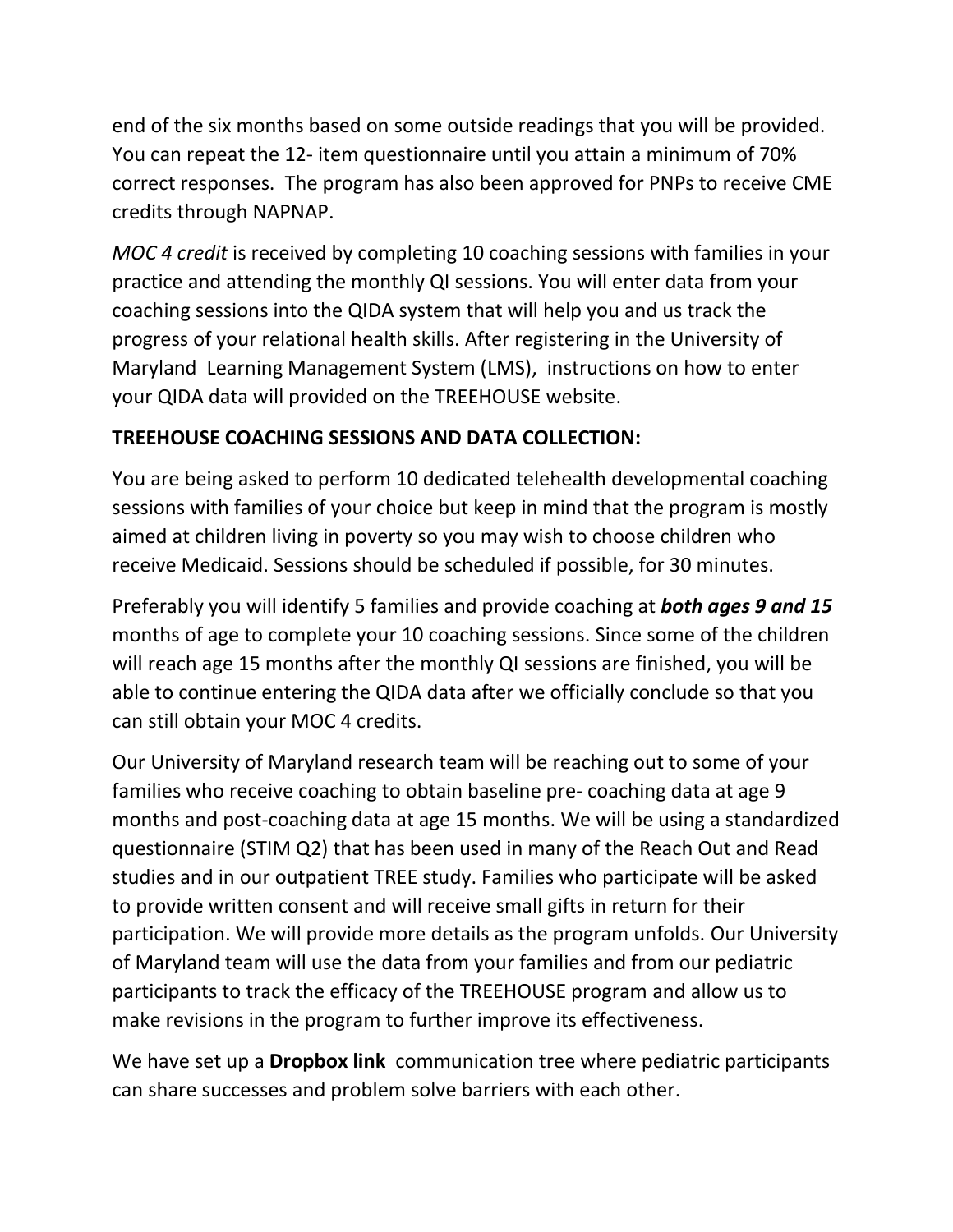The **TREEHOUSE webpage** on the MDAAP website: https://www.mdaap.org/tree/ contains all pertinent documents that you will need for this Quality Improvement program.<https://www.mdaap.org/tree/>

The key goal of the TREEHOUSE program is to help parents explore how to have *fun* with their young children through talking, reading, and play. We have developed handouts entitled TREEHOUSE DEVELOPMENTAL NARRATIVE and TREEHOUSE KEY PARENT TEACHING POINTS located on our website to introduce you to our concepts.

You may wish to begin by familiarizing yourself with and practicing these concepts by starting to integrate them into some of your office based well child visits. Feel free to adapt them to fit your own personal professional style. Also remain relaxed with the content and do not sweat if you cannot get to all of the material during a coaching session. Be prepared to improvise and follow the interests of the family.

# **ADDTIONIONAL THOUGHTS:**

As a Quality Improvement thinktank, we are particularly interested in generating ideas to address how the program can be integrated into clinical practice to promote relational health in an effective and efficient manner. We are aware that some pediatric providers face time constraints in their practices. Addressing these types of concerns will be one of the challenges for the group and we will explore ways that we can successfully overcome them. We will also ask you to track billing so that we can ensure that the coaching sessions are consistently reimbursed.

The process of developmental coaching creates a space that fosters parent selfreflection (*participatory guidance*), allows parents to try out new activities and integrate new concepts, and fosters parent self confidence by having pediatric providers give parents positive feedback. The TREEHOUSE developmental narrative helps parents understand the process of child development, examine where their children are currently functioning and explore age- appropriate activities together around talking, reading, and play. The developmental narrative then helps parents understand where their children are heading developmentally so they can explore how to change their activities together in the upcoming months.